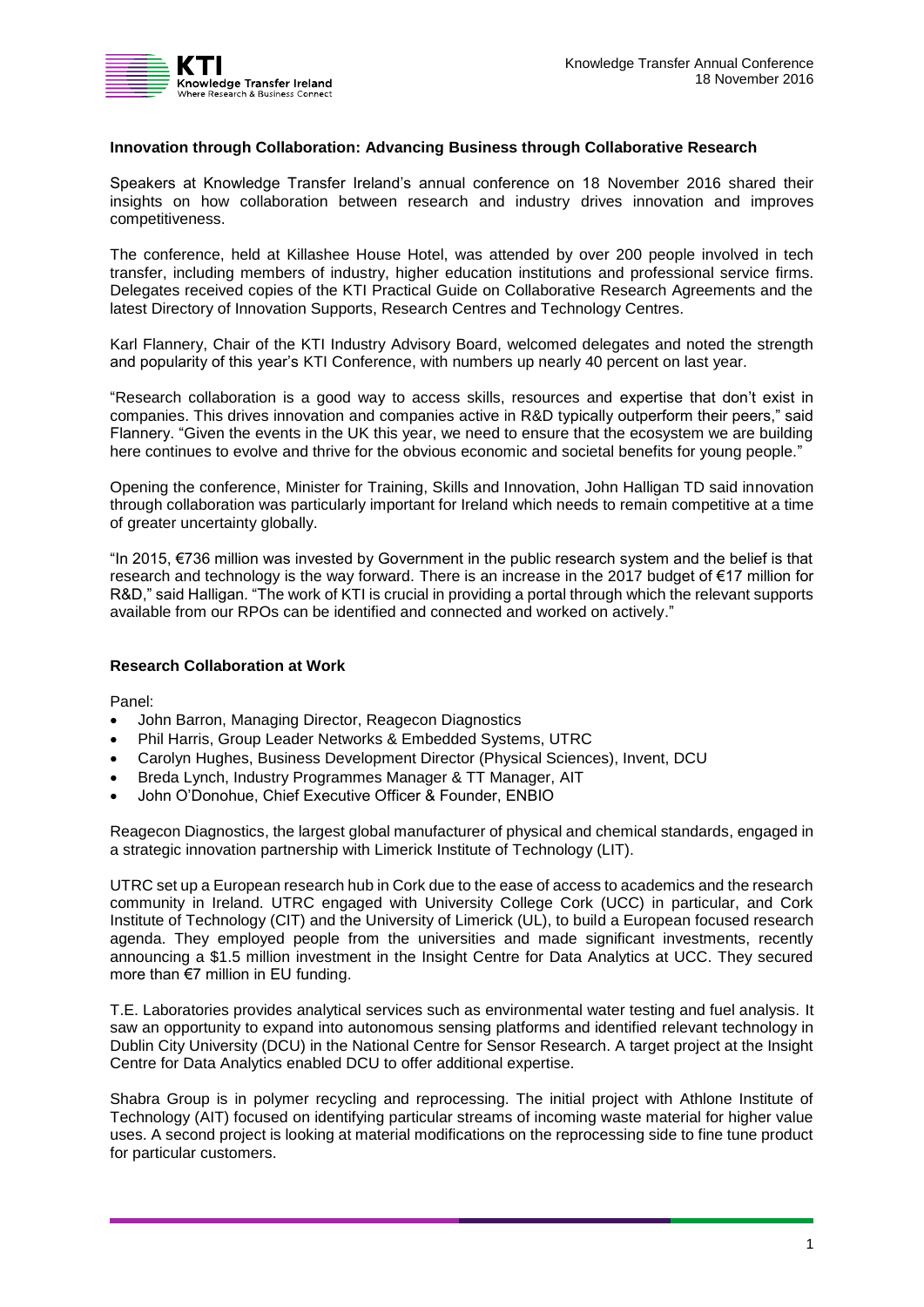

ENBIO works with the European Space Agency (ESA), with help from Enterprise Ireland, and works closely with the university and third-level sector. ENBIO started as an orthopaedic company but pivoted and moved to NOVA UCD in 2011. Current products include a titanium coating to absorb energy from the sun and a product licensed out of UCD to address an unmet ESA need.

## *Key takeaways*

## **The importance of strategic fit**

Reagecon finds working with LIT effective as the institute is more compatible in terms of size than a very large institution.

Reagecon clearly communicated its business strategy, and how it fit with the research, at every level in LIT.

Having a core team in both the company and AIT adds value to Shabra. AIT understands Shabra's systems while Shabra understands AIT's capabilities.

## **Access to expertise and equipment**

The work carried out by UTRC with UCC, CIT and UL has shown business units in Europe and globally that they should be looking to researchers in Ireland.

The quality of work delivered by its research partners here ensures UTRC will continue to grow these relationships.

AIT helped Shabra build capacity and establish an R&D facility. Shabra gained access to expertise and a particular piece of high tech analytical equipment.

Having a college setting and network to work in (which every company can avail of) empowers industry.

The big change now is researchers that can dedicate themselves to the work. The system makes available full time researchers and principal investigators.

### **Proactive collaboration partners**

T.E. Laboratories were active partners with DCU and put a lot of their own resources behind development including regular project meetings. They planned well for the knowledge transfer.

Some companies are focused, have regular meetings, and plan for the technology transfer. Proactive companies get the most out of the collaboration.

### **Building relationships**

The key is meeting researchers and forming relationships. It takes time and effort but is worth it. The investment pays off.

Work closely with PIs and researchers and go with them to meet a company. Always have more than one office involved.

Don't underestimate the power of a conversation. This often allows one collaboration partner to see an easier way to address a problem than the other.

### **Leveraging state supports and European funding**

It's vital to have an academic partner that understands how to help you and how to avail of the right type of state aid.

It's not about "taking money out," it's about delivering something and justifying that money.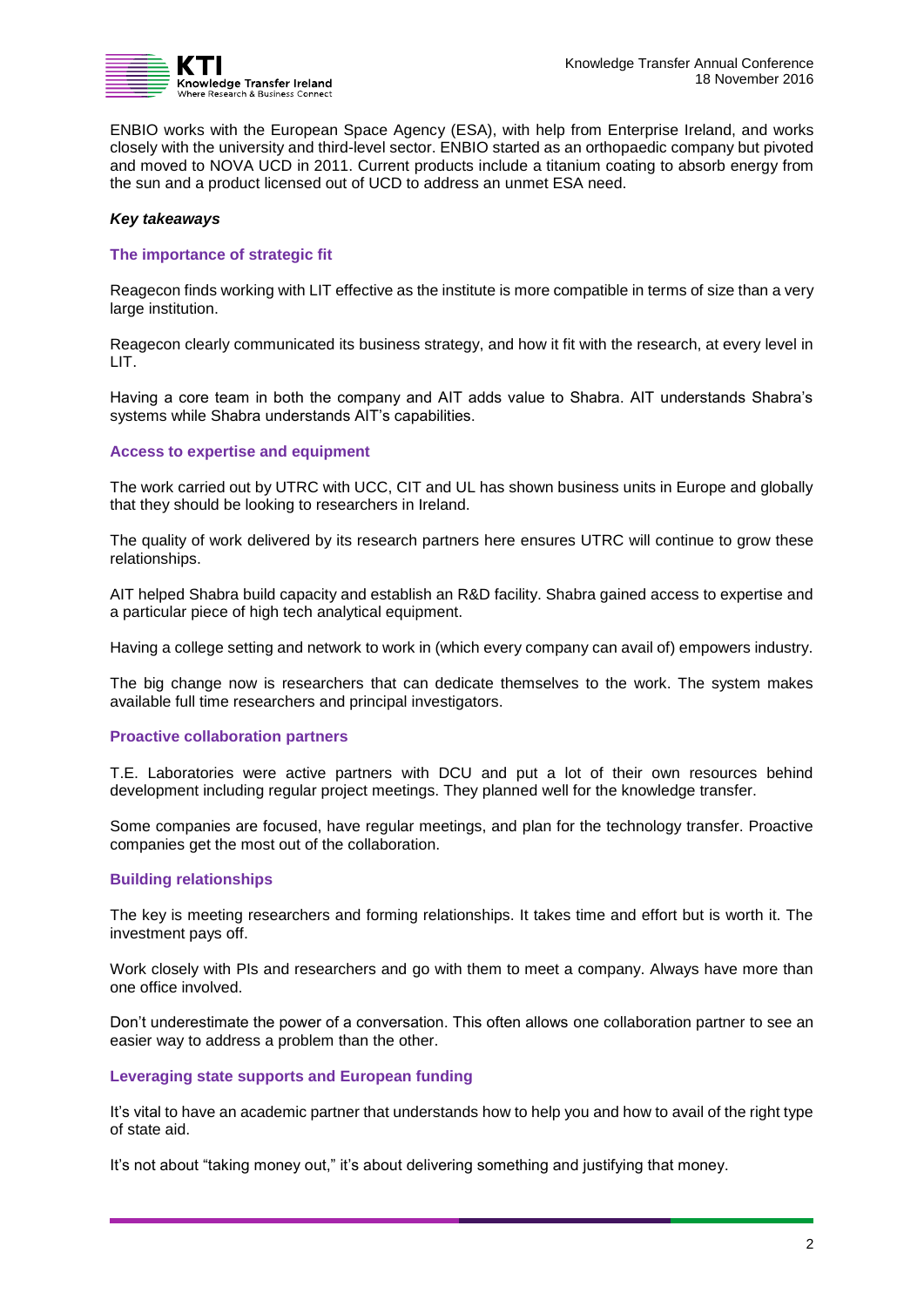

## **Growing the future research talent pool**

To enable more rapid scaling of the size of the research groups in academia, research partners should move to framework type agreements so that the universities have certainty about long-term sustainability.

More work could be done with undergraduates. They build confidence working with a company and are more likely to take on post-grad opportunities.

Companies should engage with the college sector, start programmes, find people they can work with; it doesn't cost a lot to build a recruitment base.

If companies engage with colleges and third-level institutes to retain highly trained people, it stops graduates from going abroad and boosts the economy.

## **Perspectives on R&D**

Anil Kokaram, Trinity College Dublin

Having joined Trinity College Dublin in 1998, Anil Kokaram conducted research into motion picture restoration which led to collaborative work with UK-based software developer the Foundry. In 2007, Kokaram and three members of the Foundry won an Academy Award for the development of visual effects software for the film industry. He set up Green Parrot Pictures to try and push cinema technology into cameras and smartphones and the company was acquired by Google/YouTube in 2011.

Kokaram described his work with Google and YouTube over the past five years, fine-tuning slow motion technology. "Making it work for YouTube was making it work for millions and the challenge was quite different so we had to go through another iteration of the feedback loop between research and product development."

### *Key takeaways*

Simple, clearly defined agreements allow parties to get on with the collaboration.

Increase the breadth of conferences that you attend and go to industrial conferences.

Making connections by presenting at industrial conferences and forums is particularly useful because you make connections with people who might be interested in using your technology in different ways.

It's very important that you get on well with your collaboration partners as you're going to be spending a lot of time with them.

You have to be able to take criticism from people. Don't be precious; take feedback that helps you make better research decisions.

### **Things Can't Possibly Go Wrong**

Maureen Kelly, Consultant Solicitor, Keystone Law

Maureen Kelly is a consultant solicitor at Keystone Law with experience in contracting, research, legal agreements, start-up licences and collaboration agreements.

## *Key takeaways*

Contracts document relationships. A contract can't make a bad relationship good, but a well-written and well-negotiated contract will help all parties.

Think of contract negotiation as a journey. Who do you meet? What do you learn? What do you gain?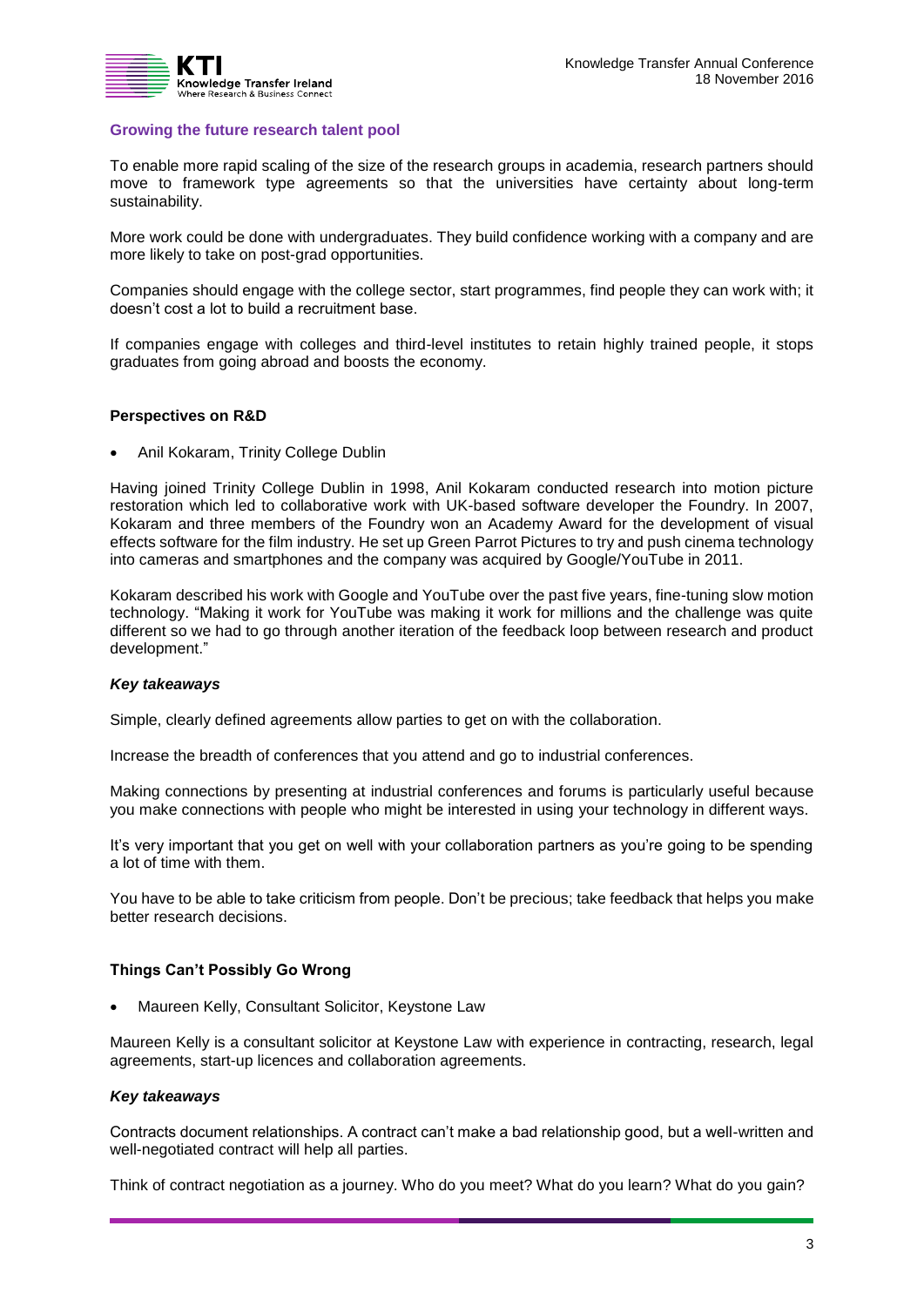

The finance team is often left out or not involved sufficiently early. It is also important to spend time with the insurance broker to make sure the cover is appropriate.

The patent attorney advises on existing technology or the results of planned research.

Once you start to discuss a research contract, the other party may ask for warranties. That prompts an essential conversation about background IP.

Really drill down to understand each other's plans and needs. It's almost always possible to accommodate them if the conversation is open and honest enough.

Avoid the temptation to grab a template, or the last deal you did, and work from there. Heads of term templates are a great starting point because they force you to stop and ask what this deal is about.

The benefits of contract negotiation include the delivery of appropriate due diligence on the technology and clarity as to who's putting in what.

Unless the IP, money, equipment and time are documented, your view of reality and the other party's can be very different.

Contact negotiation helps achieve a balance between what companies and academics want. Companies need secrecy, but not with everything. Academics need to publish, but they don't have to publish everything. Contract negotiation accommodates that.

The negotiation process caters for the indemnities, the warranties, IP risk and governing law (which can take up an inordinate amount of time).

Contract negotiation takes time. A paper contract is an essential by-product of the negotiation but the primary thing is to build a relationship; that takes time.

Watch costs. Solicitors should be able to provide a fixed price for a first draft agreement if you have a clear outline.

You're not looking for the ideal outcome or contract, but a fair and balanced one that will last.

# **Encouraging Research Collaboration – A Global View**

• Rupert Osborn, CEO, IP Pragmatics

Rupert Osborn works with academics and industries across the world advising on research collaborations, commercialisation, and strategy and policy. He was involved in the review of the UK's Lambert Toolkit, which provides model agreements and guidance for use in negotiations. He also worked with KTI on developing its practical guides for collaborative research agreements.

### *Key takeaways*

We're seeing a move from smaller individual relationships between industry and universities to an increasing number of larger, longer-term strategic partnerships. These larger collaborations are bringing more complexity.

Instead of being obsessed with tech transfer in licensing and spin-outs, we should be looking more at collaborative research and other types of engagement with industry.

Collaborative research and consultancies with companies generate ten to twenty times more income for universities than IP revenue.